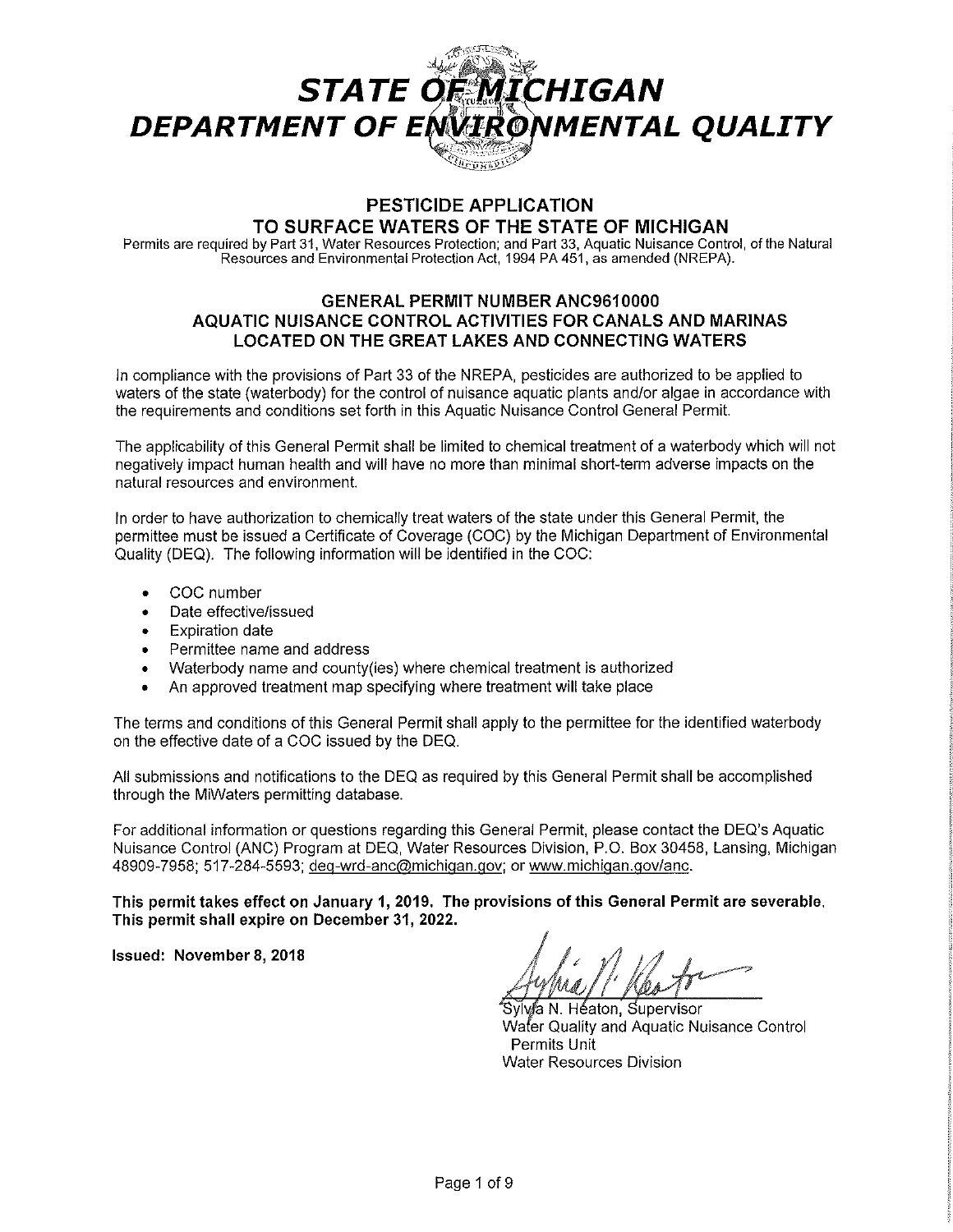# **Section A. Annual Fee for Certificates of Coverage that Cover More than One Year**

In accordance with Section 3309 of Part 33, the permittee shall make payment of an annual fee to the DEQ by April 1 or prior to the first treatment for each year covered by a multi-year COC issued under this General Permit. The annual fee is equal to the initial COC application fee. The annual fee shall be submitted through the "ANC Annual Fee" Schedule of Compliance in the MiWaters permitting database.

### **Initial COC Application Fee: \$75.00**

## **Section B. Qualified Sites**

A canal or marina qualifying for approval to be chemically treated under this General Permit must meet all of the following criteria:

- An individual canal system or marina facility (private, commercial or municipal) contiguous to a Great Lake or the connecting waters (Detroit River, Lake St. Clair, St. Clair River or St. Mary's River)
- Dredged from uplands or leased state bottomlands enclosed by a breakwater
- Minimal to no flow conditions expected within the canal or marina  $\bullet$
- Has no contiguous wetlands associated with the canal or marina
- Is not associated with a designated trout stream
- Does not have federal or state endangered, or threatened species pursuant to Part 365 of the NREPA, or critical habitat, associated with it
- $\bullet$ Has been identified by the DEQ as being able to receive an appropriate level of protection under this general permit
- Is listed in the document titled "Canals and/or Marinas currently eligible for authorization under a COC"

The current list of canals and marinas approved for treatment under this General Permit is available from the DEQ upon request or at www.michigan.gov/anc; select "Application & Permit Information," then select "General Permits and Pre-Approved Lists of Specific Waterbodies Eligible for Certificates of Coverage (COC)," and then select "Canals and/or Marinas currently eligible for authorization under a COC."

#### **Section C. Authorizations and Coverage Provisions**

#### **1. Authorized Areas**

Chemical treatment for control of nuisance aquatic plants and algae is authorized only to waters of the state as defined by this General Permit, specified by the issued COC, and to areas delineated on the approved treatment map attached to the COC, or through an expansion due to an infestation of an adjacent area in accordance with Section 3311 of Part 33.

Prior to issuance of the COC under this General Permit, areas where chemical treatment for control of nuisance aquatic plants and algae is approved must be either under the legal control of the permittee or the party(ies) who has/have granted the permittee authority to treat, or otherwise under legal control as specified in Section 3308 of Part 33.

#### **2. Chemical Application**

The permittee shall comply with this permit and all pesticide label instructions to protect self, others, and the environment. The label is provided with the pesticide container. It explains how to use the pesticide safely, effectively, and may suggest ways to avoid unintended impacts to human health and the environment. Read and understand the label before mixing or applying any pesticide. Most labels list a toll-free number for consumers. Pesticide labels are federally-approved legal documents and their requirements are enforced under both federal and state laws.

The permittee may apply only those specific chemical products that are approved by the DEQ and listed on the chemical table titled "Chemicals Approved for Use Under the Aquatic Nuisance Control General Permit for Canals and Marinas Located on the Great Lakes and Connecting Waters." This chemical table is available from the ANC Program upon request or at www.michigan.gov/anc; select "Application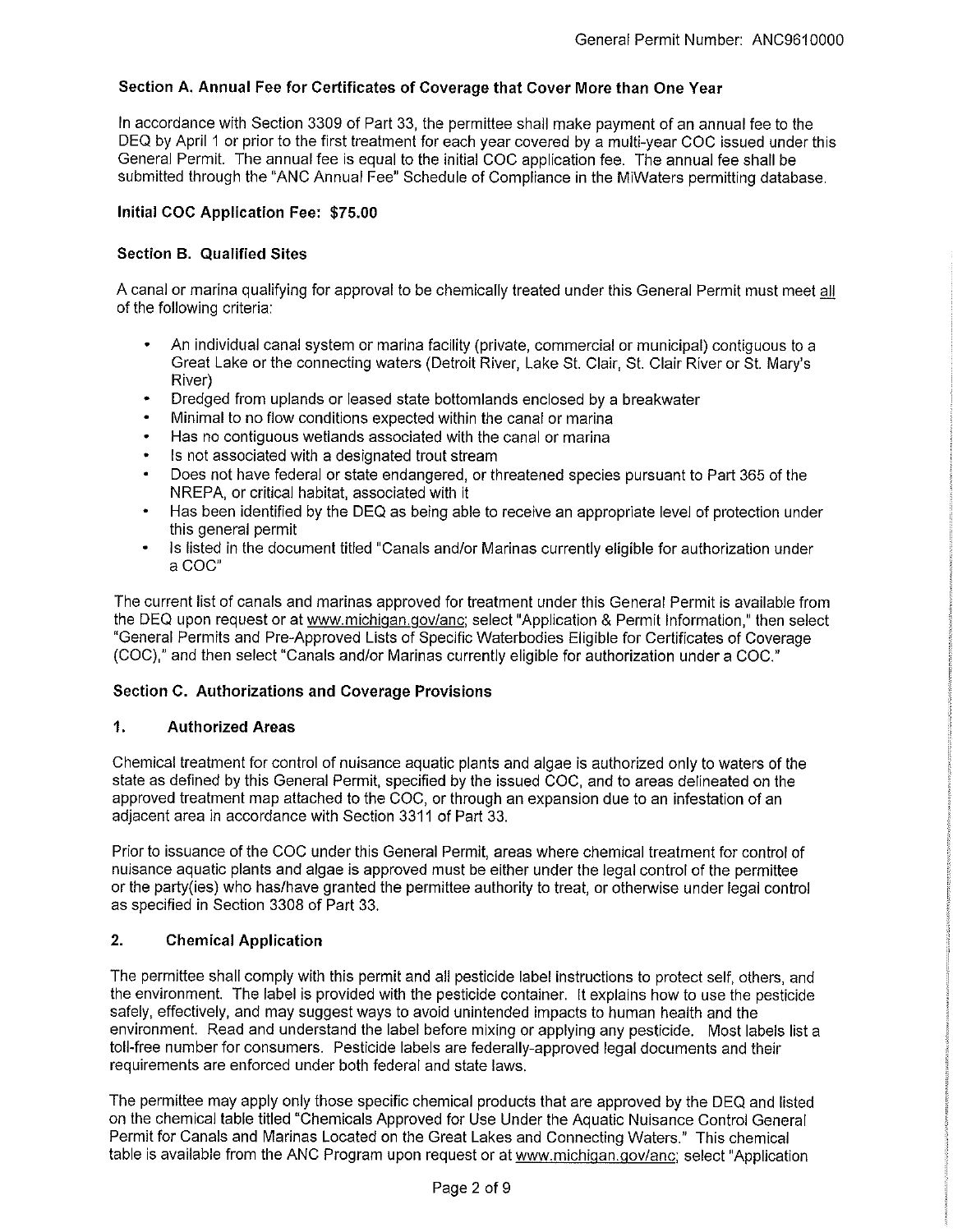& Permit Information," then select "General Permits and Pre-Approved Lists of Specific Waterbodies Eligible for Certificates of Coverage (COG)," and then select "Chemicals approved for canals and/or marinas." The necessary application rate may be lower than the maximum rate listed in the table, and may depend on the target species, the timing of the treatment, the use of additives such as surfactants, and various site conditions (refer to the federal product label).

Some chemical products may require special applicator certifications. Refer to the federal product label for applicator certification requirements.

### **3. Treatment Intervals**

With few exceptions, the products approved for use in Section C.2. of this General Permit have a minimum length of time required between each treatment in the same area(s) of impact, in accordance with the federal product label. Some of the federal product labels also have limits on the total amount of chemical applied annually per treatment area. Follow the federal treatment interval and annual limits. Further restrictions are outlined in Section C.4. of this permit.

### **4. General Conditions**

Do not chemically treat within **50** feet of any outlet or opening to the Great Lakes or connecting waters.

Multiple products with the same active ingredient are approved by this permit. Do not apply multiple formulations of the same active ingredient that, in combination, exceed 1) either of the product label application rates and/or active ingredient concentration for the target species and site conditions, or 2) the approved application rate on this permit, if it is lower than the maximum label rate.

With few exceptions, the federal labels for aquatic herbicides require setback distances from active surface water intakes used for potable drinking water. Such intakes exist in inland lakes and along the Great Lakes and connecting waters and serve as drinking water sources for some communities. Refer to the specific product label for setback requirements or guidelines prior to application of these products. Contact the local drinking water authority in proximity to the treatment site if you are unsure about the local drinking water source and location of the intake.

Application of any herbicide on a per-acre basis in shallow areas may result in a concentration of active ingredient exceeding the federal label maximum, which could result in unacceptable impacts to non-target organisms. The per-acre chemical amount must be adjusted to the depth of water being treated. Consult the federal product label to ensure proper application.

Upon receipt of written notification from the DEQ, the permittee may be required to fulfill any of the following requirements:

- Conduct the chemical treatment only when a DEQ representative is present.
- Notify the DEQ not less than two (2) working days in advance of chemical treatment.
- Submit an accurate map or written description of the exact locations where each chemical was applied to the DEQ within 24 hours of the completion of each treatment.
- In addition to the normally required notification, also notify other person(s) specified by the DEQ.
- Satisfy additional reporting requirements (instead of, or in addition to, the requirements listed below in Section D).
- Allow the DEQ or its representative to collect a sample of the chemical(s) used before or during any chemical treatment.
- Apply chemicals so that swimming restrictions are not imposed on any Saturday, Sunday, or state-declared holiday.
- Take special precautions to avoid or minimize potential impacts to human health and safety, the environment, and non-target organisms.
- Perform water residue analysis to verify the chemical concentrations in the waterbody according to a frequency, timing, and methodology approved by the DEQ.
- Any other requirements determined by the DEQ as necessary to protect the natural resources or the public health and safety, to prevent economic loss or impairment of recreational uses, to protect non-target organisms, or to help ensure control of the aquatic nuisance.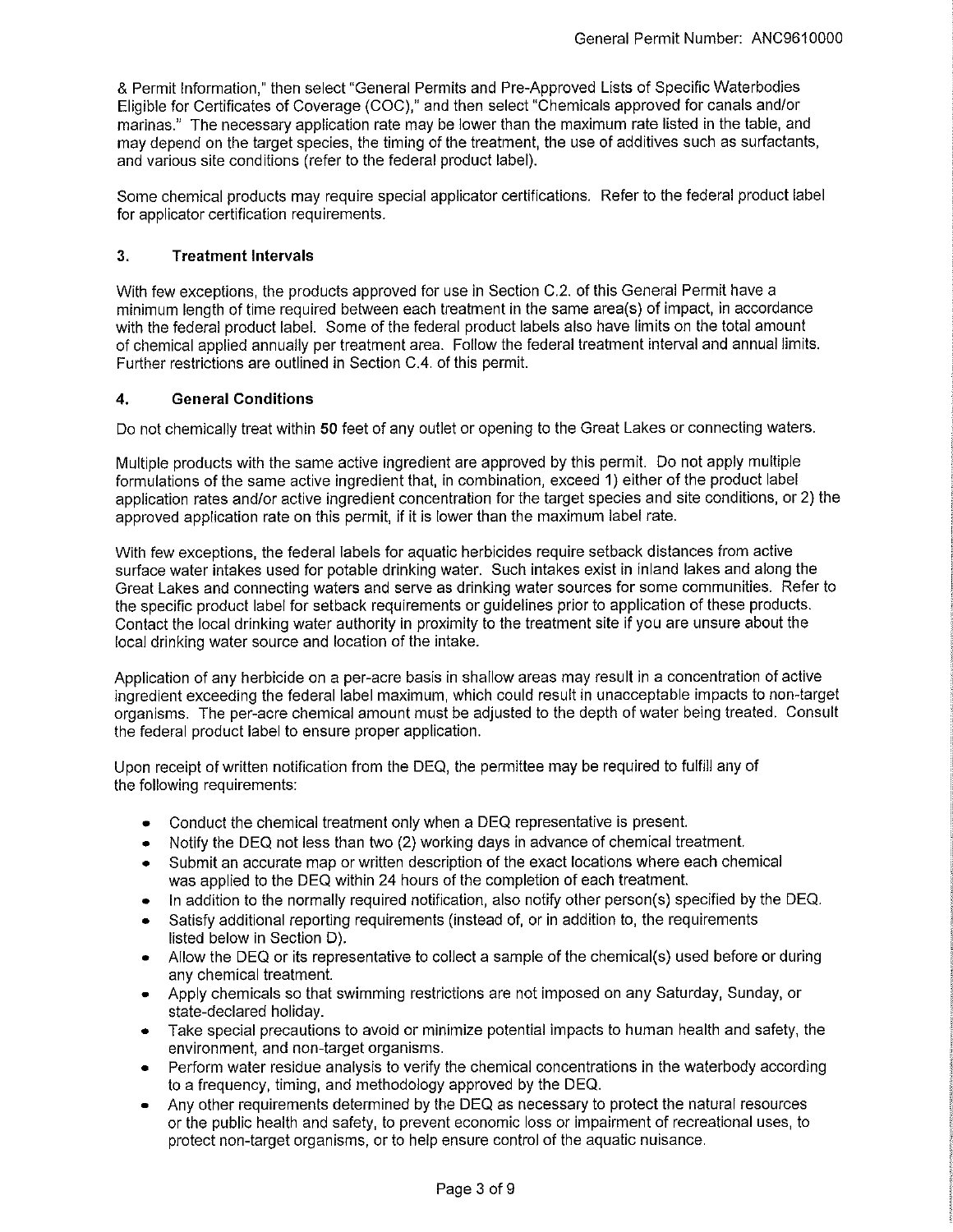## Specific Product Restrictions

### Chelated Copper

Treatment of wild celery (Vallisneria americana) with a chelated copper herbicide product shall not occur more than two times per year within the same treatment area.

#### **Endothall**

The use of Hydrothol 191 Granular to control submerged macrophytes is restricted to a one-time only treatment after July 15. Treatment shall not exceed a total maximum area of 10 percent of the canal or marina and shall also not exceed 20 feet of canal frontage per residentially developed parcel, or no more than 30 percent of the near-shore frontage for marinas. Near-shore frontage is defined as areas less than five (5) feet deep.

The use of Hydrothol 191 Granular herbicide has been approved by this General Permit at a rate in excess of 0.3 parts per million {ppm) and, according to the federal product label, may be toxic to fish under certain conditions. The federal product label suggests that treatment be conducted by a certified pesticide applicator. Per federal product label, the product shall be applied evenly in narrow margins or stripes to control target plants so that fish are not killed and apply product from the shoreline out, so fish are not trapped.

### ProcellaCOR

Prior to each treatment with ProcellaCOR, the "ProcellaCOR Treatment Notification" Schedule of Compliance must be submitted in the MiWaters permitting database no less than two (2) weeks before the anticipated treatment date. The notification form will require an updated treatment map delineating the ProcellaCOR treatment area and the prescribed application rate (in ounces per acre-foot). Approval of the Schedule of Compliancechedule of Compliance by the DEQ is required prior to the treatment with ProcellaCOR.

#### **Colorants**

The use of water dye at the tracer rate is allowed by this General Permit. Tracer amount is defined in Approved Chemical Table referenced in Section C.2. The use of water dye at the colorant application rate is prohibited under this General Permit. Water dyes that are labeled as herbicides (e.g., Aquashade®, Admiral®, Pond Care Algae Blocker®) are prohibited under this General Permit.

#### lmazapyr and carfentrazone

Application of products containing imazapyr and carfentrazone can be made only by federal or state agencies, such as Water Management District personnel, municipal officials and the U.S. Army Corps of Engineers, or those applicators who are licensed or certified as aquatic pest control applicators and are authorized by the state or local government.

# **5. Notification and Posting Requirements**

The ANC statute allows a permittee to expand the area of impact, without a formal revision of the treatment area, beyond that authorized in the COC issued under this General Permit to include adjacent (as defined in Section F. Definitions) areas of the same waterbody or treatment area that became infested after the application was submitted. These areas allowed for expansion, without a formal revision, include **only infestations of non-native species,** as defined in Section F. Definitions. The expansion treatment must use the same chemicals and application rates as those currently authorized in the permit.

The permittee shall submit: (1) a notification of an impending expansion treatment, and (2) an expansion report.

1. Notification of impending expansion treatment - If expanding the area of impact for treatment of an infestation, the permittee shall notify the DEQ prior to the initial treatment of the impending expansion area. This notification may be submitted by telephone at 517-284-5593 or by e-mail at deg-wrd-anc@michigan.gov; except in the following situation: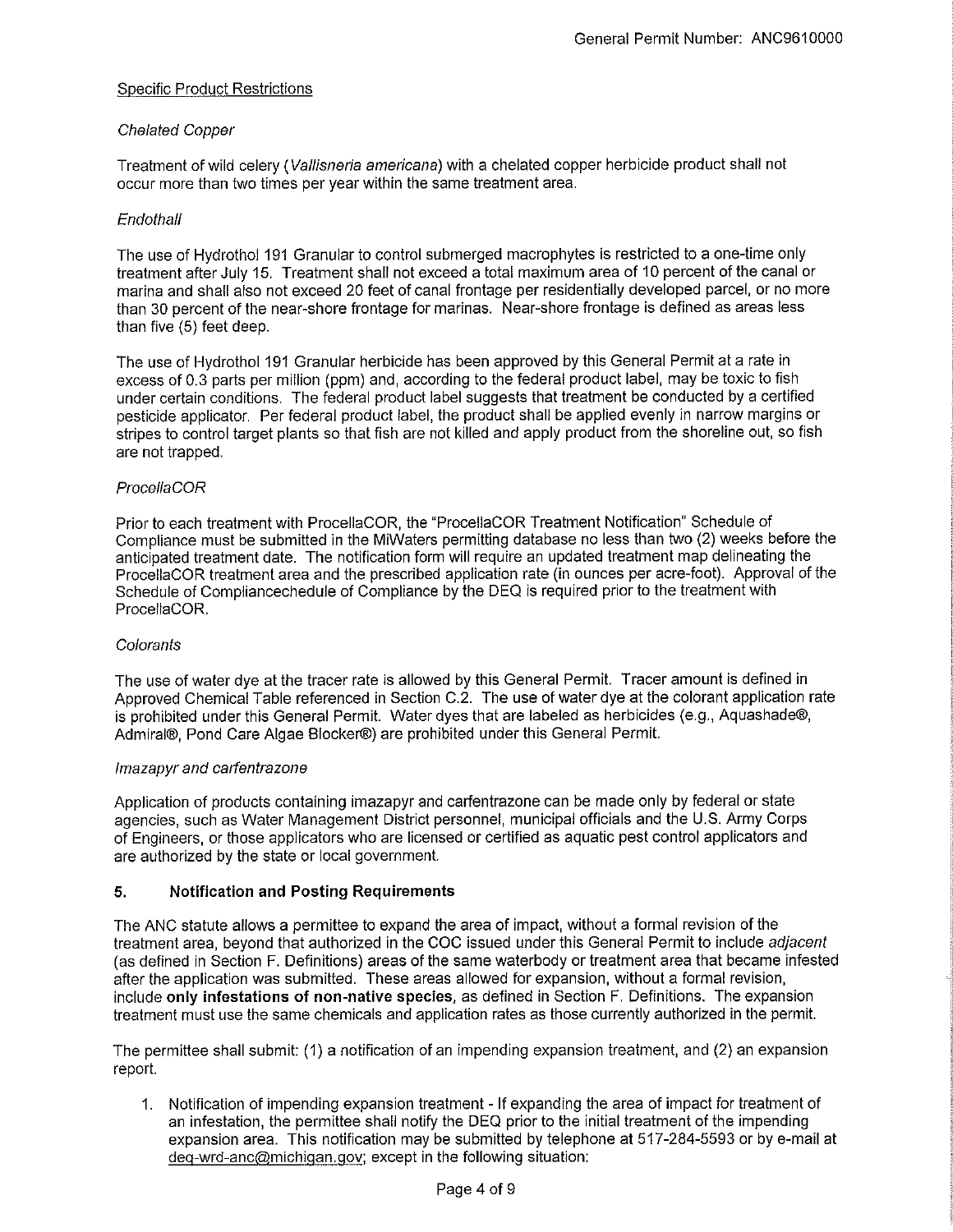a) The treatment area expansion is proposed in a waterbody or treatment area that is located within or along the shoreline of the Great Lakes or inland waters in a municipality or township on the list in Appendix A.

In this situation, the permittee shall complete the "ANG Pre-Expansion Notification" Schedule of Compliance in the MiWaters permitting database not less than two (2) full business days before the planned treatment of the expanded area. This notification shall include a map of the proposed expansion area(s), a list of chemical(s) to be applied, the date and time of anticipated treatment, written authorization to treat, and contact information for the on-site chemical applicator. The DEQ has two (2) business days to notify the permittee of any specific concerns about the proposal.

2. Expansion Report Form - The permittee shall complete the "ANG Treatment Expansion Report" Schedule of Compliance in the MiWaters permitting database not later than 15 business days following the initial expansion treatment.

The permittee is required to notify, in writing, an owner of any waterfront property on the permitted treatment site within 100 feet of the area of impact, not less than seven (7) days, and not more than 45 days, before each initial chemical treatment of the calendar year, in accordance with Section 3310(h) of Part 33. If the owner is not the occupant of the waterfront property or the dwelling located on the property, then the owner is responsible for notifying the occupant. This notification requirement also applies to each new, or expanded, area of impact added during the calendar year.

Notice of the chemical application must be posted prior to each chemical application and shall remain posted for a minimum of 24 hours or until all water use restrictions have expired, whichever is later, in accordance with Section 3310(d) of Part 33. Alternate posting locations may be approved on a case-bycase basis by the DEQ upon written request from the permittee. The written request must explain the necessity for alternative posting locations and a description of the proposed posting locations, including a map for clarification. An alternate posting request shall be submitted through the MiWaters permitting database as an attachment to the permit application or revision request.

Water use restrictions listed on the label for the specific product (i.e., trade name) used shall be included on the posting sign. In addition, a 24-hour water use restriction for swimming/entry shall be indicated for all chemical applications, except for copper-based algae treatments and dyes when approved for use as a tracer or marker. All signs shall also include a recommendation that swimming/entry in the treatment area be avoided while applicators are applying chemicals. A posting sign template is available at www.michigan.gov/anc; select "Application & Permit Information," and then select "Posting Sign."

# **Section D. Reporting and Recordkeeping**

# **1. Environmental Impacts**

The permittee is required to immediately contact the DEQ's ANC Program at 517-284-5593 and complete the "ANC Notification of Human or Resource Impacts" Schedule of Compliance in the MiWaters permitting database if any fish or wildlife damage or significant non-target plant impacts occur in association with any chemical application.

# **2. Retained Self-Monitoring**

A person conducting a chemical treatment authorized under this permit shall maintain records of treatment, including date(s) of application, chemical name(s), EPA registration number(s), application rate(s), amount(s) of chemicals applied, weather conditions at time of application, and treatment map(s) indicating the area(s) of impact.

# **3. Record Retention**

The permittee shall keep written or electronic records as required in this permit. These records must be accurate, complete, and sufficient to demonstrate compliance with the conditions of this permit. All records shall be made available within two (2) calendar days to the DEQ upon request, or within a time frame agreed upon by the DEQ and the permittee.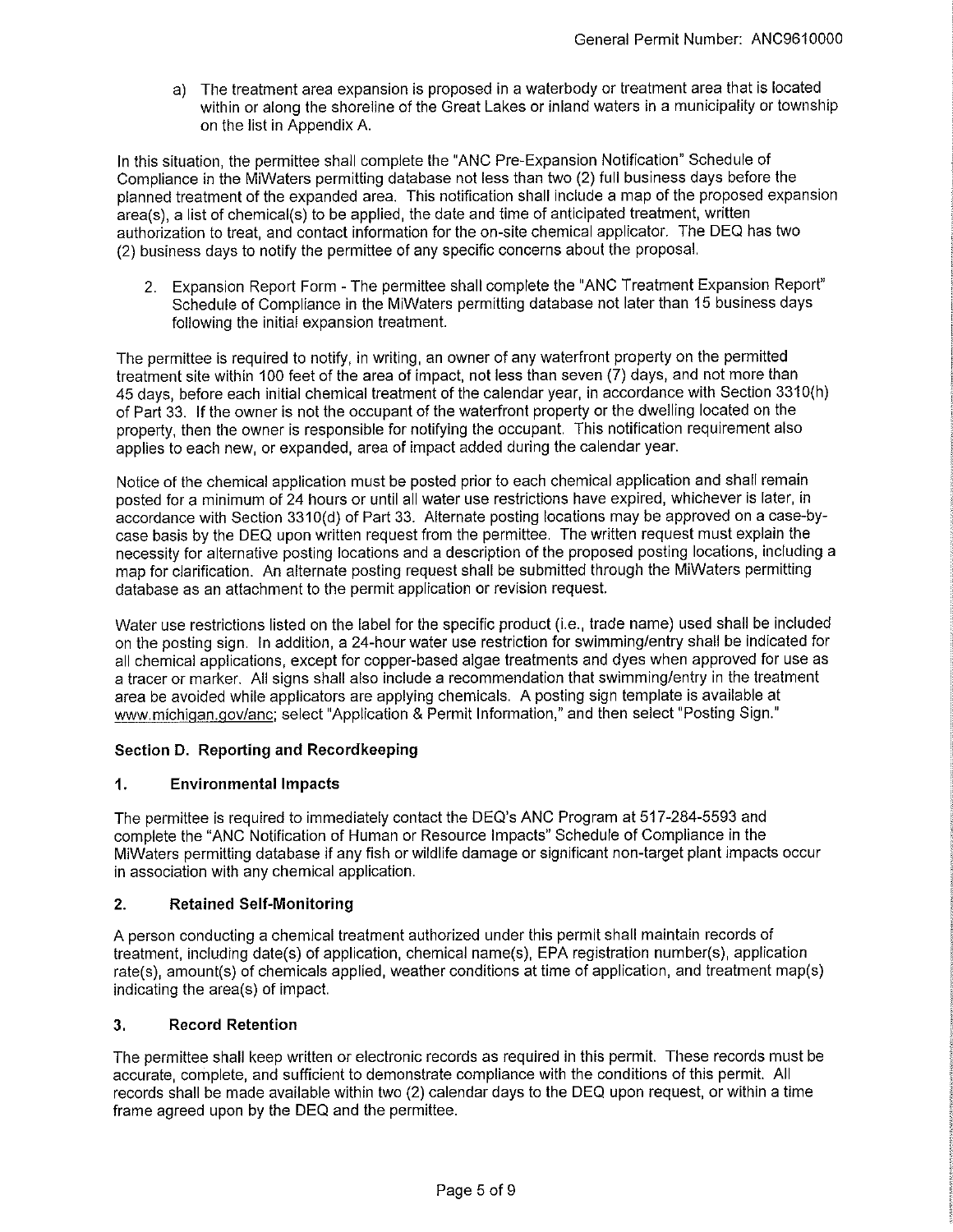The permittee shall obtain and maintain written permission from each bottomland owner in the area of impact for a minimum of one (1) year from the expiration date of the COC issued under this General Permit, unless exempt under Section 3308 of Part 33.

All other records shall be retained for a minimum of one (1) year beyond the expiration date of the COC issued under this General Permit.

### **Section E. Liability**

### **1. Noncompliance**

Initiation of any work on the permitted project confirms the permittee's acceptance and agreement to comply with all terms and conditions of this General Permit. Noncompliance with these terms and conditions, and/or of the General Permit, shall be cause for the modification, suspension, or revocation of the COC, in whole or in part. Further, the DEQ may initiate criminal and/or civil proceedings to correct deficiencies, protect public health and natural resources, and secure compliance with statutes. Federal pesticide label requirements are incorporated into this permit by reference. Violation of federal pesticide label requirements is considered a violation of this permit.

The issuance of this General Permit does not authorize violation of any federal, state or local laws or regulations, nor does it obviate the necessity of obtaining such permits, including any other DEQ permits, or approvals from other units of government, as may be required by law.

Nothing in this permit shall be construed to preclude the initiation of any legal action or relieve any permittee from any responsibilities, liabilities, or penalties to which the permittee may be subject under the Endangered Species Act of 1973 (Title 16 of the United States Code, Section 1531 et seq.), or Part 365, Endangered Species Protection, of the NREPA.

### **2. Property Rights**

This General Permit does not convey property rights in either real estate or material, nor does it authorize any injury to private property or invasion of public or private rights.

#### **3. Indemnification**

The permittee shall indemnify and hold harmless the State of Michigan and its departments, agencies, officials, employees, agents and representatives for any and all claims or causes of action arising from acts or omissions of the permittee, or employees, agents, or representatives of the permittee, undertaken in connection with this General Permit. This General Permit shall not be construed as an indemnity by the State of Michigan for the benefit of the permittee or any other person.

#### **4. Right of Entry**

The permittee shall allow the DEQ the following actions upon the presentation of credentials:

- To enter upon the permittee's premises where application equipment is located or in which any records are required to be kept under the terms and conditions of this permit
- To copy any records required to be kept under the terms and conditions of this permit
- To inspect equipment for use under this permit
- To sample chemicals, discharges, chemical products, and waterbodies

# **5. Laboratory and Analytical**

When required by this permit or per the pesticide product label, laboratory analytical methods, practices and product or water sampling techniques shall be performed in accordance with standard laboratory guidelines. The permittee shall periodically calibrate and maintain all monitoring instrumentation at necessary intervals to ensure accuracy of measurements. When outside contractors or volunteers perform sampling and analysis, the permittee shall ensure that said contractors or volunteers are sufficiently qualified to perform the required sampling and analysis, and that the quality control measures listed above are properly executed.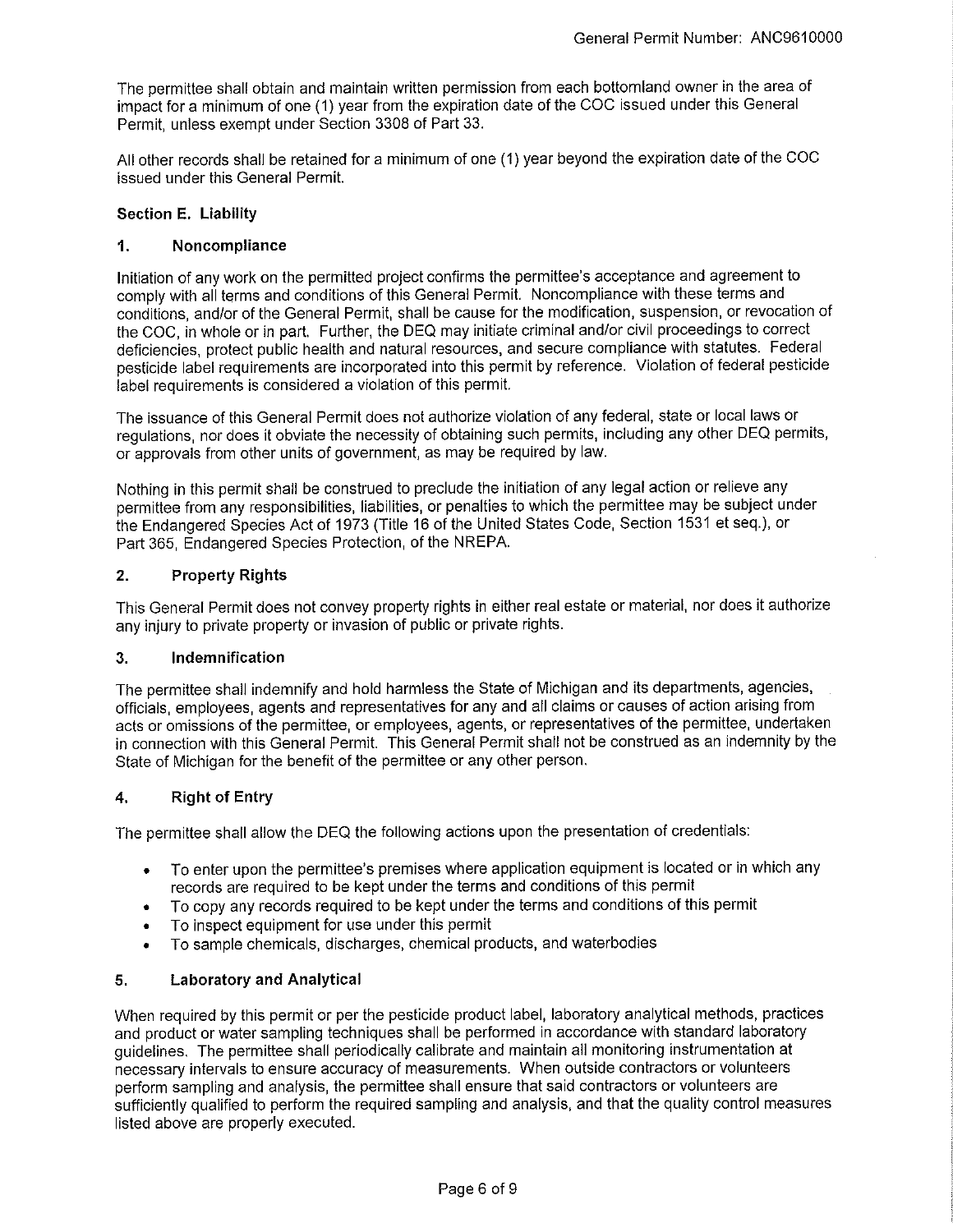### **6. Permission to Treat**

The permittee shall obtain authorization to chemically treat the proposed area of impact by obtaining written permission from each property owner who owns bottomlands in the area of impact. Written authorization from all property owners within the area of impact is required for each calendar year that the COC issued under this permit is in effect, prior to chemical treatment. It is the responsibility of the permittee to ensure that all permissions within the permitted treatment area are up to date each calendar year.

Written authorizations shall be maintained for one (1) year from the expiration date of the permit and shall be made available within two (2) calendar days to the DEQ upon request, or within a time frame agreed upon by the DEQ and the permittee.

### **Section F. Definitions**

Adjacent: An area of impact, contiguous to an approved treatment area, permissible for expansions for an infestation per Section 3311(3) of Part 33.

Infestation: Any non-native invasive species that have grown into dense, monotypic stands causing ecological or economic harm.

Initial Chemical Treatment: The first treatment of each calendar year at approved treatment areas, as well as at expanded treatment areas, for infestations.

Native: An indigenous species to the ecosystem of Michigan prior to European settlement necessary for environmental health, habitat production, and economic development of fisheries and wildlife recreation.

Non-native Invasive: An introduced species that did not occur in Michigan's ecosystem prior to European settlement and where introduction causes or is likely to cause habitat, environmental, or economic harm, or harm to human health.

Shoreline: The line marking the edge of a body of water.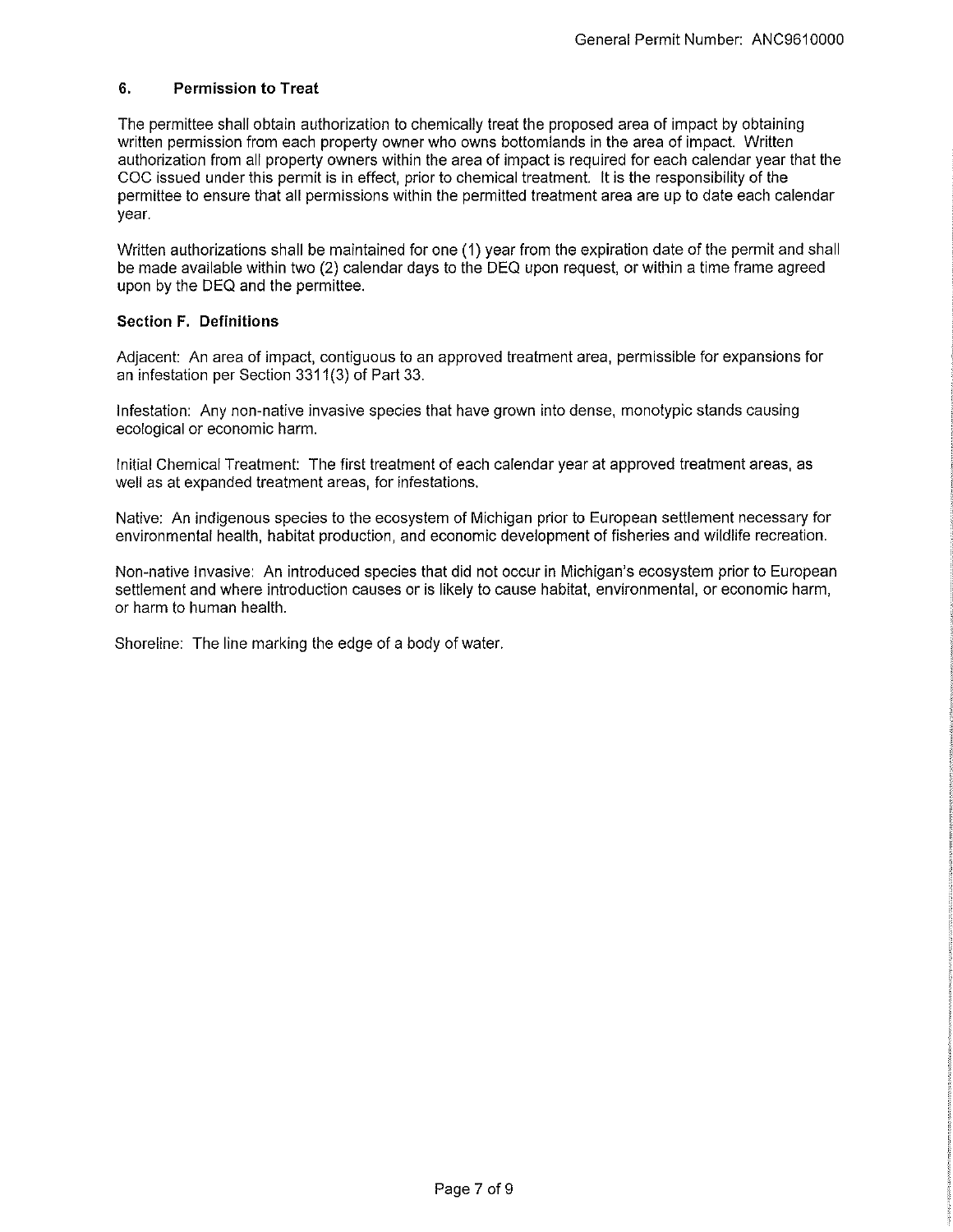# APPENDIX A

List of municipalities for the purpose of notification two (2) business days prior to an expansion of chemical treatment due to an infestation of non-native invasive species

| <b>Waterbody</b>                | <b>Municipality</b>          |
|---------------------------------|------------------------------|
| Chippewa River                  | Union Township               |
| Detroit River                   | City of Detroit              |
| Detroit River                   | City of Ecorse               |
| <b>Detroit River</b>            | Grosse IIe Township          |
| Detroit River                   | City of Wyandotte            |
| Detroit River                   | City of Detroit              |
| <b>Flint River</b>              | City of Flint                |
| Huron River                     | City of Ann Arbor            |
| Indian River                    | Hiawatha Township            |
| Indian River                    | City of Manistique           |
| Indian River                    | Manistique Township          |
| Lake Adrian                     | City of Adrian               |
| Lake Erie                       | Frenchtown Township          |
| Lake Huron                      | Alpena Township              |
| Lake Huron                      | City of Alpena               |
| Lake Huron                      | City of Caseville            |
| Lake Huron                      | City of Harbor Beach         |
| Lake Huron                      | Lexington Township           |
| Lake Huron                      | City of Mackinac Island      |
| Lake Huron                      | Port Austin Township         |
| Lake Huron                      | Rubicon Township             |
| Lake Huron                      | Sand Beach Township          |
| Lake Huron                      | City of St. Ignace           |
| Lake Huron/Saginaw Bay          | <b>Bangor Township</b>       |
| Lake Huron/St. Mary's River     | Detour Township              |
| Lake Michigan                   | City of Bridgman             |
| Lake Michigan                   | Charlevoix Township          |
| Lake Michigan                   | City of Charlevoix           |
| Lake Michigan                   | City of Grand Haven          |
| Lake Michigan                   | <b>Grand Haven Township</b>  |
| Lake Michigan                   | Lake Township                |
| Lake Michigan                   | City of Ludington            |
| Lake Michigan                   | City of New Buffalo          |
| Lake Michigan/Big Bay de Noc    | Fairbanks Township           |
| Lake Michigan/Green Bay         | City of Escanaba             |
| Lake Michigan/Green Bay         | City of Menominee            |
| Lake Michigan/Green Bay         | Menominee Township           |
| Lake Michigan/Little Bay de Noc | City of Gladstone            |
| Lake St. Clair                  | City of Grosse Pointe Farms  |
| Lake St. Clair                  | Harrison Township            |
| Lake St. Clair                  | Ira Township                 |
| Lake St. Clair                  | <b>City of New Baltimore</b> |
| Lake Superior                   | Baraga Township              |
| Lake Superior                   | Carp Lake Township           |
| Lake Superior                   | Eagle Harbor Township        |
| Lake Superior                   | Houghton Township            |